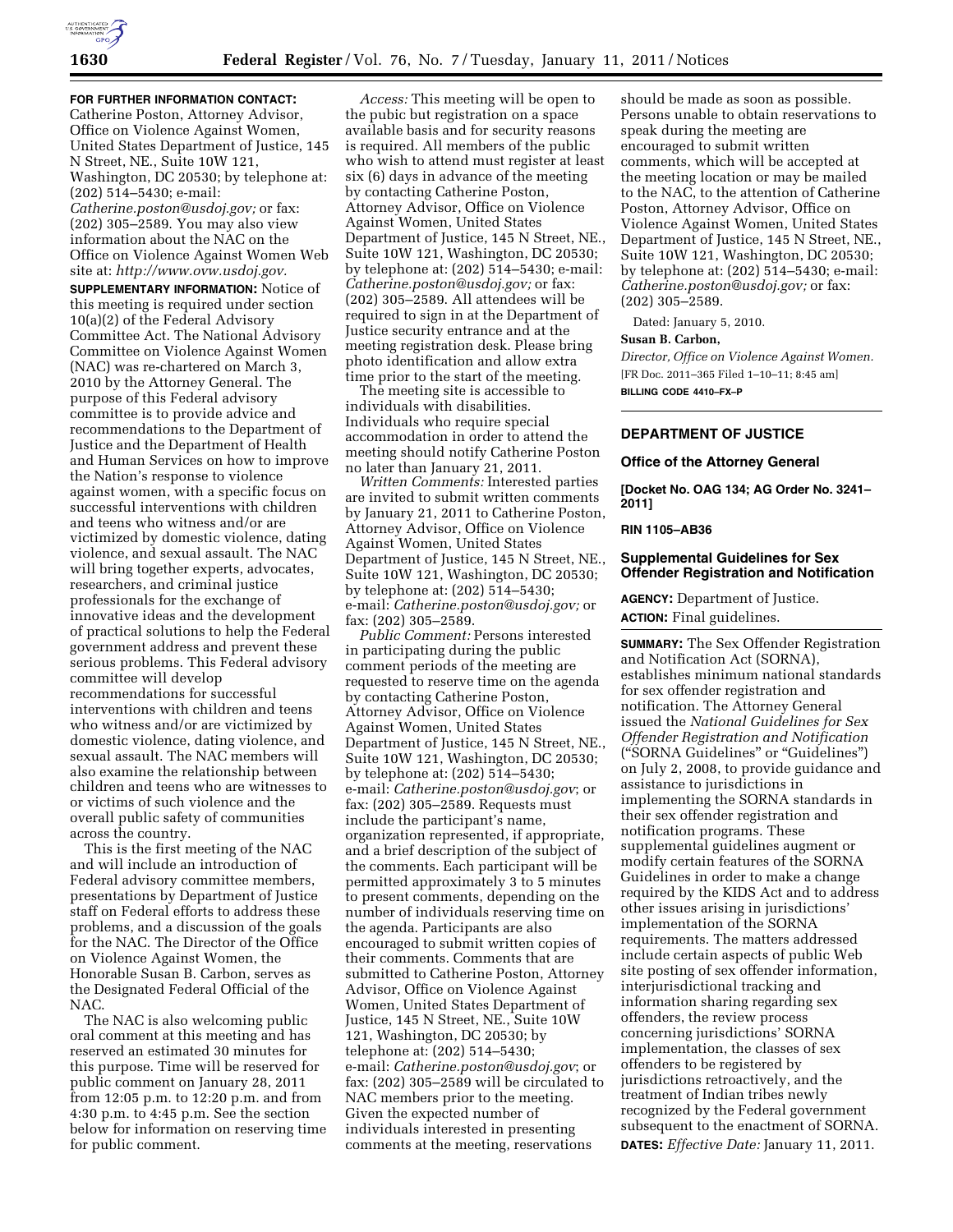#### **FOR FURTHER INFORMATION CONTACT:**

Linda M. Baldwin, Director, Office of Sex Offender Sentencing, Monitoring, Apprehending, Registering, and Tracking; Office of Justice Programs, United States Department of Justice, Washington, DC, 202 305–2463.

## **SUPPLEMENTARY INFORMATION:**

#### **Overview**

The Sex Offender Registration and Notification Act, which is title I of the Adam Walsh Child Protection and Safety Act of 2006, Public Law 109–248, was enacted on July 27, 2006. SORNA (42 U.S.C. 16901 *et seq.*) establishes minimum national standards for sex offender registration and notification in the jurisdictions to which it applies. ''Jurisdictions'' in the relevant sense are the 50 states, the District of Columbia, the five principal U.S. territories, and Indian tribes that satisfy certain criteria. 42 U.S.C. 16911(10). SORNA directs the Attorney General to issue guidelines and regulations to interpret and implement SORNA. *See id.* 16912(b).

To this end, the Attorney General issued the *National Guidelines for Sex Offender Registration and Notification,*  73 FR 38030, on July 2, 2008. The SORNA standards are administered by the Office of Sex Offender Sentencing, Monitoring, Apprehending, Registering, and Tracking (''SMART Office''), which assists all jurisdictions in their SORNA implementation efforts and determines whether jurisdictions have successfully completed these efforts. *See* 42 U.S.C. 16945; 73 FR at 38044, 38047–48.

Since the publication of the SORNA Guidelines, issues have arisen in SORNA implementation that require that some aspects of the Guidelines be augmented or modified. Consequently, the Department of Justice proposed and solicited public comment on supplemental guidelines addressing these issues, which were published in the **Federal Register** on May 14, 2010, at 75 FR 27362. The public comment period closed on July 13, 2010.

Following consideration of the public comments received, the Department of Justice is now finalizing the supplemental guidelines, which do the following:

(1) Allow jurisdictions, in their discretion, to exempt information concerning sex offenders required to register on the basis of juvenile delinquency adjudications from public Web site posting.

(2) Require jurisdictions to exempt sex offenders' e-mail addresses and other Internet identifiers from public Web site posting, pursuant to the KIDS Act, 42 U.S.C. 16915a.

(3) Require jurisdictions to have sex offenders report international travel 21 days in advance of such travel and to submit information concerning such travel to the appropriate Federal agencies and databases.

(4) Clarify the means to be utilized to ensure consistent interjurisdictional information sharing and tracking of sex offenders.

(5) Expand required registration information to include the forms signed by sex offenders acknowledging that they were advised of their registration obligations.

(6) Provide additional information concerning the review process for determining that jurisdictions have substantially implemented the SORNA requirements in their programs and continue to comply with these requirements.

(7) Afford jurisdictions greater latitude regarding the registration of sex offenders who have fully exited the justice system but later reenter through a new (non-sex-offense) criminal conviction by providing that jurisdictions may limit such registration to cases in which the new conviction is for a felony.

(8) Provide, for Indian tribes that are newly recognized by the Federal government following the enactment of SORNA, authorization and time frames for such tribes to elect whether to become SORNA registration jurisdictions and to implement SORNA.

## **Summary of Comments on the Proposed Supplemental Guidelines**

About 280 separate comments were received from a wide variety of agencies, organizations, and individuals. Many of the comments were favorable to the supplemental guidelines, either generally or with respect to particular measures therein. The grounds of support included the value of the changes in the supplemental guidelines in facilitating jurisdictions' implementation of SORNA or enhancing the efficacy of sex offender registration and notification.

Some commenters criticized the supplemental guidelines as potentially resulting in greater disparity among jurisdictions in sex offender registration or notification standards by increasing jurisdictions' discretion in certain areas. SORNA, however, does not aim at complete uniformity among jurisdictions, but rather establishes a national baseline of sex offender registration and notification standards and generally leaves jurisdictions free to adopt different approaches and provisions beyond the required minimum. *See* 73 FR at 38032–35. The

provisions in the supplemental guidelines that broaden jurisdictions' discretion affect limited areas, specifically, whether jurisdictions will publicly disclose information concerning sex offenders required to register on the basis of juvenile delinquency adjudications, and whether jurisdictions will require registration by sex offenders who have left the justice system but later reenter the system through subsequent non-felony, nonsex-offense convictions. By relaxing a couple of requirements that have been impediments to SORNA implementation in some jurisdictions, these changes further the nationwide implementation of the remainder of the SORNA requirements and hence are likely to promote greater overall uniformity among jurisdictions in sex offender registration and notification standards. Considering the foregoing, the public comments that criticized certain features of the supplemental guidelines as resulting in an undesirable loss of uniformity do not persuasively establish that there will be such an effect that outweighs the benefits of these changes.

Some commenters criticized changes made in these supplemental guidelines as an inappropriate or impermissible exercise of legislative power by the Attorney General, and urged that such changes could properly be made only by Congress. However, SORNA expressly affords the Attorney General authority to expand the range of required registration information and to create exceptions to the required disclosure of registration information. *See* 42 U.S.C. 16914(a)(7), (b)(8), 16918(b)(4), (c)(4), 16921(b). SORNA further charges the Attorney General with responsibility for issuing guidelines and regulations to interpret and implement SORNA and for determining whether jurisdictions have substantially implemented SORNA in their programs. *See* 42 U.S.C. 16912(b), 16925. These authorities adequately support the measures adopted in these supplemental guidelines.

Some of the comments received concerned matters outside the scope of these supplemental guidelines. Those comments, and the Department's responses thereto, include the following: (i) Some comments generally criticized SORNA, state sex offender registration and notification laws, or state laws imposing measures that SORNA does not require, such as residency restrictions on sex offenders, and explicitly or implicitly urged that such laws should be repealed or amended. The Attorney General has no authority to repeal or amend Federal or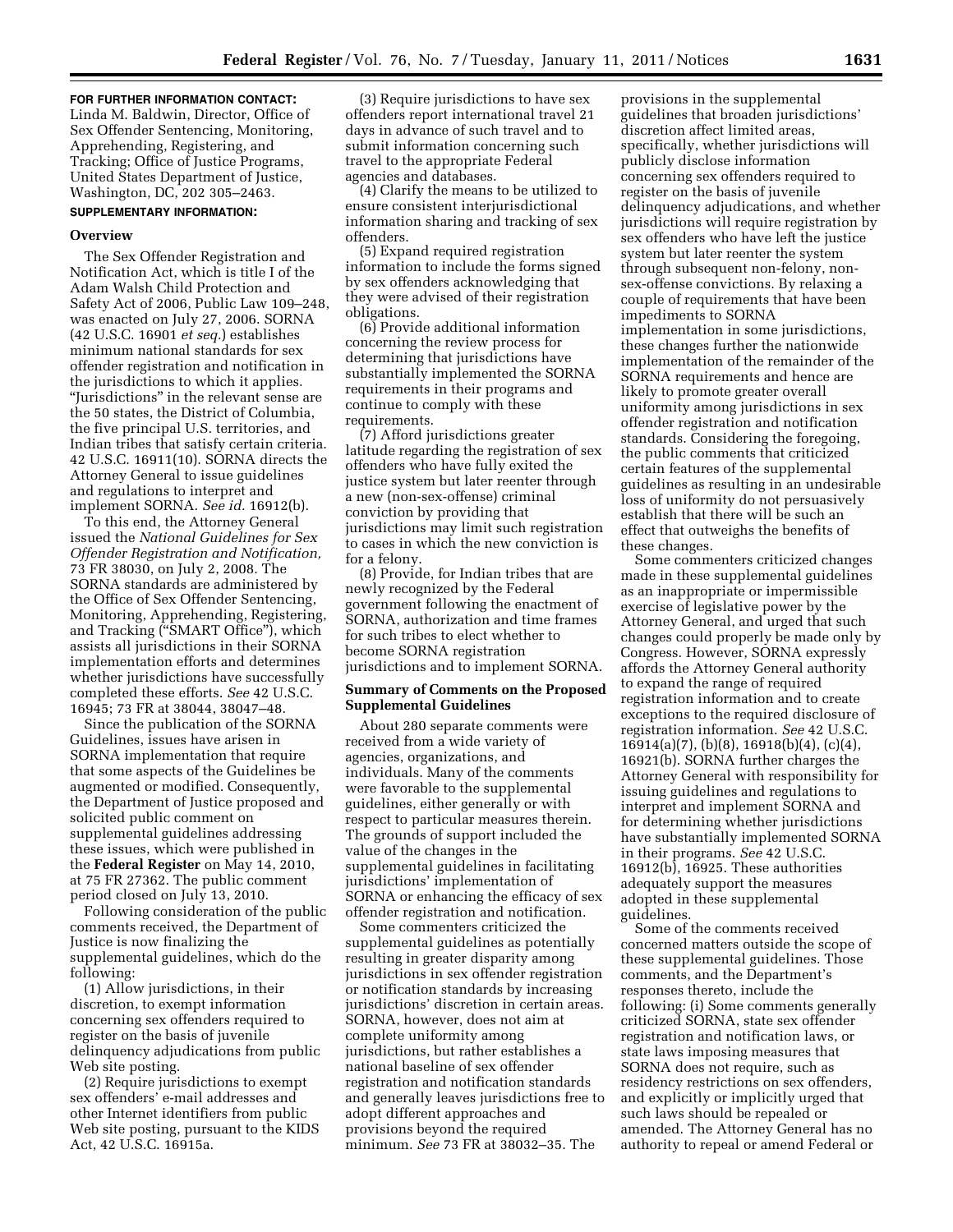State laws by issuing guidelines. (ii) Some comments criticized measures in the preexisting SORNA Guidelines that the proposed supplemental guidelines did not attempt to address. The final supplemental guidelines have not been changed on the basis of such comments because they did not concern matters within the scope of these supplemental guidelines. Moreover, these comments did not provide persuasive reasons for changing other requirements under SORNA or its implementing guidelines. (iii) Some comments raised questions regarding SORNA implementation by jurisdictions that did not specifically concern the measures adopted in these supplemental guidelines. Questions of this type should be addressed directly to the SMART Office. The SMART Office is available at all times to answer jurisdictions' questions regarding SORNA implementation and to assist them in such implementation.

Some commenters, on varying grounds, were critical of particular changes made by these supplemental guidelines or urged that the changes do not go far enough in qualifying or supplementing SORNA's requirements. The main substantive comments and criticisms are most conveniently discussed on a topic-by-topic basis:

## *Juvenile Delinquents*

Many favorable comments were received concerning Part I.A of these supplemental guidelines, which provides that it is within jurisdictions' discretion whether they will publicly disclose information concerning juvenile delinquent sex offenders. Some commenters, however, urged that the Attorney General should go further in limiting public disclosure of such information, or that the Attorney General should also restrict or eliminate SORNA's registration requirements for juvenile delinquent sex offenders. The grounds urged for further changes included that, absent such changes, juvenile delinquent sex offenders would be improperly equated to adult sex offenders, stigmatized, unjustifiably subjected to lifetime registration, and not effectively rehabilitated in conformity with the objectives of juvenile justice systems.

In assessing these comments, it must be understood that, following the issuance of these supplemental guidelines, there is no remaining requirement under SORNA that jurisdictions publicly disclose information about sex offenders whose predicate sex offense "convictions" are juvenile delinquency adjudications. There are two provisions in SORNA that require public disclosure of certain

information concerning sex offenders. One of these provisions is 42 U.S.C. 16918, which generally requires that jurisdictions make sex offender information available on publicly accessible Internet sites. The other is 42 U.S.C. 16921(b), which requires targeted disclosures of sex offender information, some aspects of which could be characterized as involving public disclosure. Specifically, the required disclosures under the latter provision include disclosure to certain school, public housing, social service, and volunteer entities, and to other organizations, companies, or individuals who request notification. As a practical matter, the public disclosures required under § 16921(b) may effectively merge with the Internet disclosure required under § 16918(b), because the SORNA Guidelines explain that jurisdictions may satisfy the public disclosure aspects of § 16921(b) by including functions on their public sex offender Web sites that enable members of the public to request automatic notification when sex offenders commence residence, employment, or school attendance in specified areas. *See* 73 FR at 38061.

Under both public disclosure provisions in SORNA, the Attorney General has express statutory authority to limit the required disclosure of information. See 42 U.S.C. 16918(c)(4) (''[a] jurisdiction may exempt from disclosure \* \* \* any other information exempted from disclosure by the Attorney General''); id. § 16921(b) (registry information to be provided to specified entities "other than information exempted from disclosure by the Attorney General''). Moreover, under both of these provisions, the Attorney General has exercised his authority in these supplemental guidelines to provide that jurisdictions need not publicly disclose information concerning persons required to register on the basis of juvenile delinquency adjudications.

Given this change, the effect of the remaining registration requirements under SORNA for certain juvenile delinquent sex offenders is, in essence, to enable registration authorities to track such offenders following their release and to make information about them available to law enforcement agencies. *See* 73 FR at 38060; Part I.A of these supplemental guidelines. There is no remaining requirement under SORNA that jurisdictions engage in any form of public disclosure or notification regarding juvenile delinquent sex offenders. Jurisdictions are free to do so, but need not do so to any greater extent than they may wish.

The comments that proposed some further restriction or elimination of SORNA's registration requirements in relation to juveniles often appeared to reflect misunderstanding of the foregoing points or other misunderstandings regarding SORNA's provisions relating to juveniles. One possible misunderstanding concerns the Attorney General's legal authorities under SORNA. As noted above, the Attorney General has express statutory authority to create exceptions to the required public disclosure of registration information under SORNA. In contrast, SORNA affords the Attorney General no open-ended authority to restrict or eliminate registration (as opposed to information disclosure) requirements under SORNA. Hence, these comments misconceived the legal situation to the extent they assumed the Attorney General could simply eliminate registration requirements under SORNA in relation to juveniles or other classes of offenders, parallel to his authority to create exceptions to SORNA's information disclosure requirements.

Regarding other apparent misunderstandings that appeared in the comments, the following points may help to provide a clear picture of SORNA's registration requirements and their effects on juveniles:

First, SORNA's treatment of juvenile sex offenders is very different from its treatment of adult sex offenders. Registration is required on the basis of a juvenile delinquency adjudication only if the juvenile is at least 14 years old at the time of the offense and the adjudication is for an offense comparable to or more severe than aggravated sexual abuse as defined in Federal law or an attempt or conspiracy to commit such a crime. See 42 U.S.C. 16911(8). The SORNA Guidelines explain that it suffices for substantial implementation of SORNA if jurisdictions register individuals in this class who have been adjudicated delinquent for the most serious types of sexually assaultive crimes, which generally limits the required coverage to juveniles adjudicated delinquent for committing nonconsensual sex offenses involving penetration or related attempts or conspiracies. *See* 73 FR at 38030, 38040–41, 38050. There is no requirement that jurisdictions register juveniles adjudicated delinquent for lesser sexual assaults or for nonviolent sexual conduct whose criminality depends on the age of the victim. *See id.*  Moreover, SORNA does not require lifetime registration without qualification even for juveniles adjudicated delinquent for the most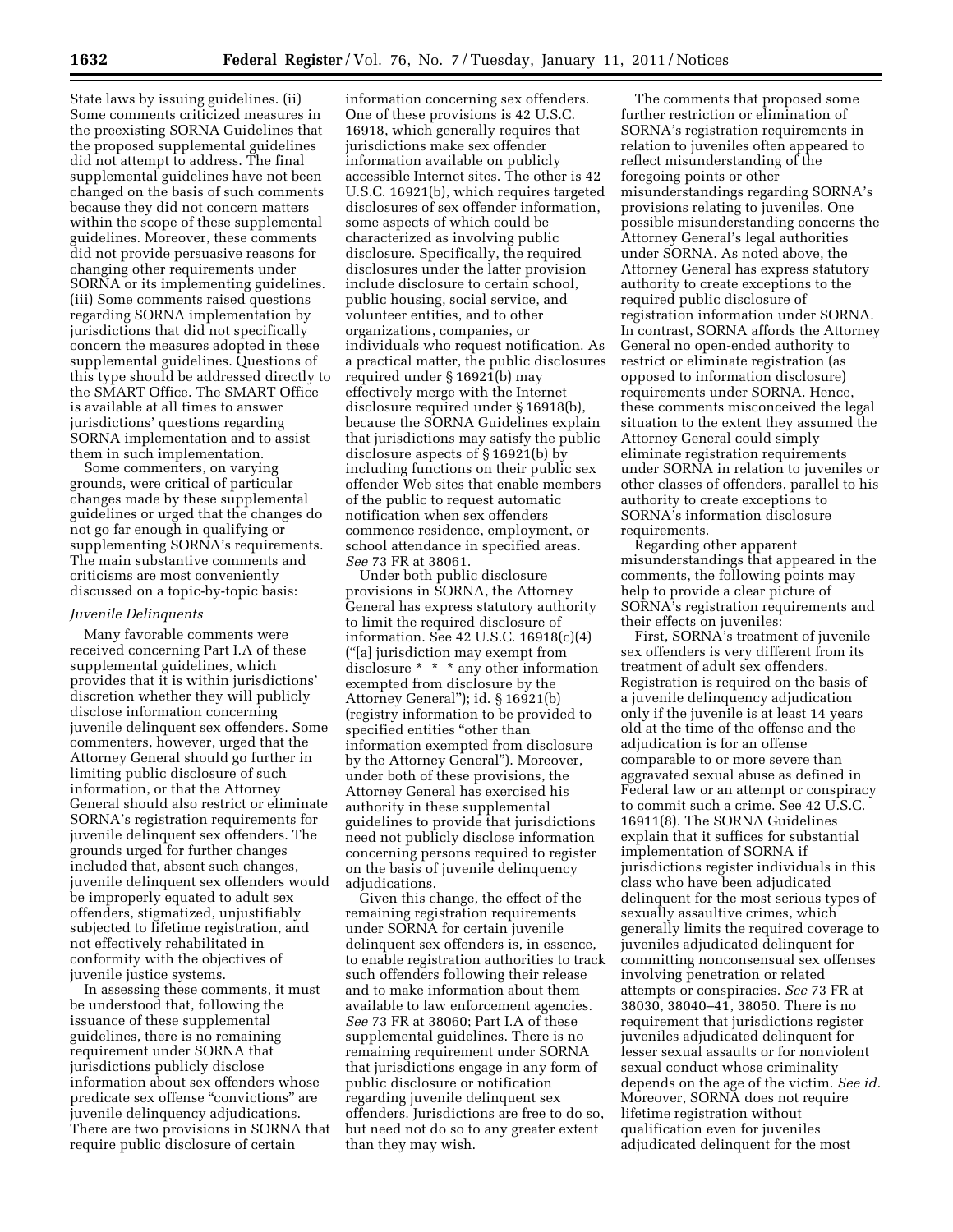serious sexually assaultive crimes, but allows registration to be terminated after 25 years for those maintaining a clean record. *See* 42 U.S.C. 16915(b)(2)(B), (3)(B); 73 FR at 38068–69.

Second, SORNA does not bar taking account of differences between juveniles and adults in the manner in which registration is carried out. For example, SORNA requires in-person appearances to report certain important changes in registration information and for periodic verification, *see* 42 U.S.C. 16913(c), 16916, but this does not mean that juveniles must be required to appear at locations that will result in their being exposed to adult sex offenders or in public exposure of their status as sex offenders. Rather, jurisdictions have discretion as to how meetings between sex offenders and persons responsible for their registration will be carried out and may adopt different approaches for different classes of registrants. *See* 73 FR at 38065, 38067.

Third, following the adoption of these supplemental guidelines, there is no requirement that jurisdictions engage in any form of public disclosure or notification for juvenile delinquents subject to SORNA's requirements. Rather, as discussed above, the effect of the remaining registration requirements under SORNA is essentially to enable registration authorities to track such delinquents following their release and to make information about them available to law enforcement.

### *Internet Identifiers*

Part I.B of these supplemental guidelines creates a mandatory exemption of sex offenders' e-mail addresses and other Internet identifiers from public Web site posting, a measure required by 42 U.S.C. 16915a(c). Some commenters urged that there should be further restriction of the disclosure of such information. Specifically, some argued that jurisdictions should also be restrained from disclosing sex offenders' Internet identifiers by means other than public Web site posting, and that entities other than registration jurisdictions should be prohibited or prevented from disclosing such information.

As noted, the measure concerning Internet identifiers included in these supplemental guidelines is required by 42 U.S.C. 16915a(c), which directs the Attorney General to utilize the authority provided in 42 U.S.C. 16918(b)(4) to exempt Internet identifier information from disclosure. Section 16918 is the statute that directs registration jurisdictions to establish Internet sites that disclose information on registered sex offenders to the public, and

subsection (b)(4) in that section authorizes the Attorney General to create mandatory exemptions of information from such disclosure. There is no corresponding authorization in SORNA to prohibit jurisdictions from disseminating registration information by means other than public Web site posting, or to prohibit entities other than registration jurisdictions from disclosing information about sex offenders.

Looking beyond the question of legal authority, the comments received did not provide persuasive reasons for adopting new Federal restrictions on the disclosure of information about sex offenders' Internet identifiers, supplementary to the limitation required by 42 U.S.C. 16915a(c) and other existing legal restrictions. As a practical matter, there are legitimate reasons for disclosure of such information by means other than public Web site posting and by entities other than registration jurisdictions, such as disclosure by jurisdictions or private individuals or entities of information about sex offenders' Internet identifiers to law enforcement agencies investigating sex crimes involving solicitation of the victims through the Internet.

Some of the comments received included complaints or criticisms relating to 42 U.S.C. 16915b, which directs the Attorney General to establish a system enabling social networking Web sites to compare the Internet identifiers of their users to information in the National Sex Offender Registry. Section 16915b was separately enacted by the KIDS Act, Public Law 110–400. It is not part of SORNA. Any measures that may be needed in the implementation of § 16915b would not belong in these supplemental guidelines, which are concerned with the implementation of SORNA.

## *International Travel*

Part II.A of these supplemental guidelines exercises ''[t]he authority under 42 U.S.C. 16914(a)(7) to expand the range of required registration information \* \* \* to provide that registrants must be required to inform their residence jurisdictions of intended travel outside of the United States at least 21 days in advance of such travel.''

Some commenters objected to this requirement on the ground that it would prevent sex offenders from engaging in legitimate international travel, because it may be necessary for sex offenders to travel abroad for business, familial, or other reasons without being able to anticipate the need three weeks in advance. However, these supplemental

guidelines recognize that there may be circumstances in which requiring 21 days advance notice would be unnecessary or inappropriate, and expressly allow jurisdictions to adopt policies accommodating such situations subject to approval by the SMART Office.

Some commenters claimed that there is no authority for the Attorney General to adopt notice requirements concerning sex offenders leaving the United States, or concerning domestic travel by sex offenders, because 42 U.S.C. 16928 only directs the Attorney General to establish a system for informing relevant jurisdictions about persons entering the United States who are required to register under SORNA. These commenters apparently did not understand the legal basis for the Attorney General's adoption of additional requirements relating to reporting of travel or intended travel by sex offenders. Such requirements are adequately supported by 42 U.S.C. 16914(a)(7), which provides general authority for the Attorney General to expand the information sex offenders are required to provide for inclusion in sex offender registries. The reporting requirement relating to intended international travel adopted in these supplemental guidelines is expressly premised on § 16914(a)(7), as are preexisting reporting requirements adopted in the SORNA Guidelines relating to international and domestic travel that go beyond those expressly stated in SORNA itself, see 73 FR at 38056.

Some comments expressed concern or frustration that jurisdictions have been presented with a moving target in their SORNA implementation efforts, a concern apparently felt with particular force in relation to the new reporting requirement regarding international travel. Relatively little time remains until the end of the compliance periods allowed under 42 U.S.C. 16924, which can create a difficult situation for jurisdictions attempting to carry out new requirements.

These comments are well taken. Congress in SORNA has authorized the Attorney General to augment or modify SORNA's express requirements in certain areas, including authority to expand the range of required registration information and authority to create discretionary or mandatory exceptions to disclosure of such information. See 42 U.S.C. 16914(a)(7), (b)(8), 16918(b)(4), (c)(4), 16921(b). These authorities could be exercised by the Attorney General at any time during the periods afforded for SORNA implementation under 42 U.S.C. 16924 or thereafter. Given the inclusion in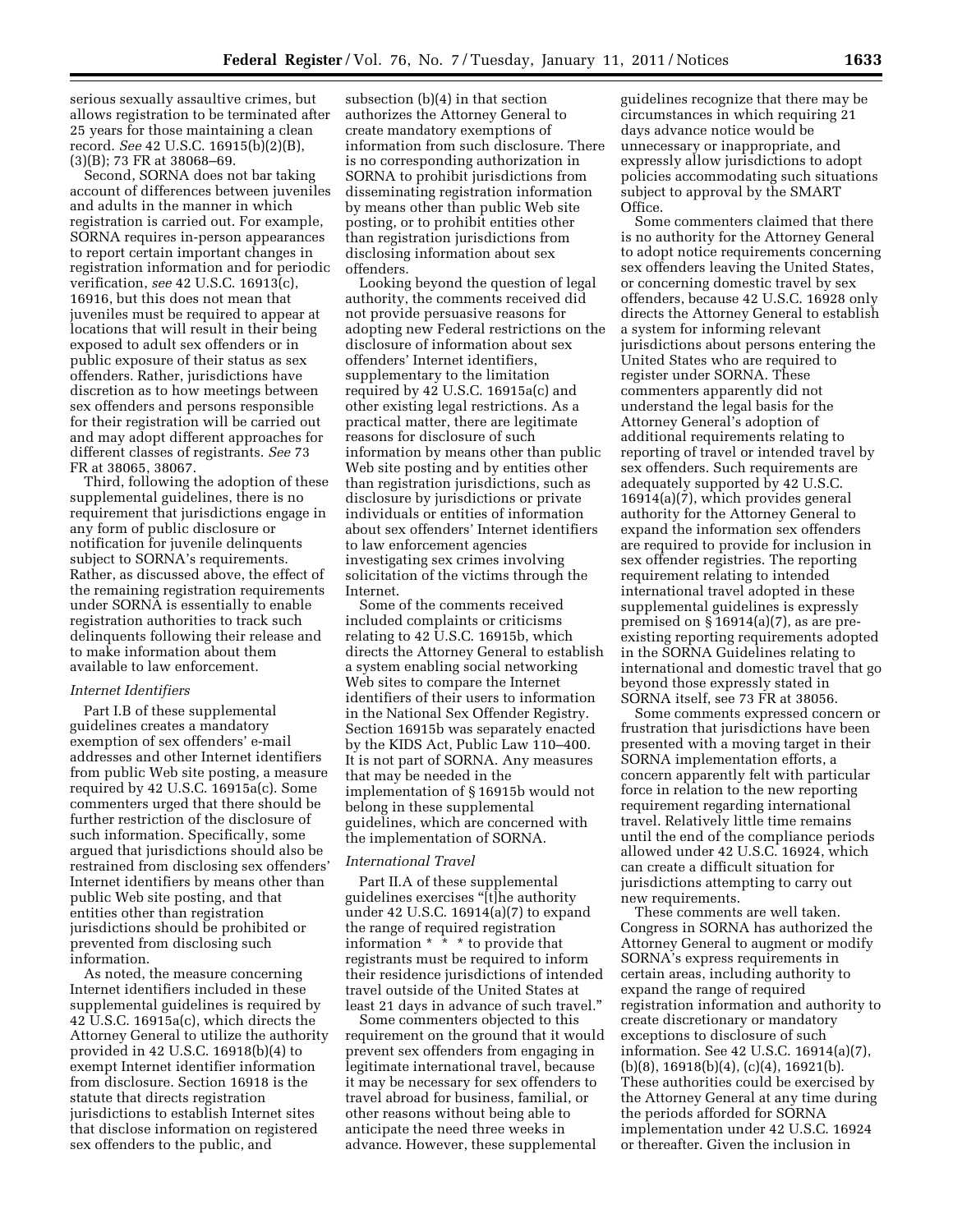SORNA of these express authorities to augment or modify certain SORNA requirements, SORNA is reasonably read so as not to require that jurisdictions be regarded as falling short of substantial implementation based on new requirements without time afforded to correct the deficiency. Accordingly, the SMART Office will take account of the novelty of requirements and the time that has been available to carry them out in determining whether jurisdictions have substantially implemented SORNA, and will afford jurisdictions a reasonable amount of time to implement new requirements, which may extend beyond the implementation deadlines otherwise applicable under SORNA. *Cf. Chicago & Alton R.R. Co.* v. *Tranbarger,* 238 U.S. 67, 73–74 (1915) (statute may be construed to allow a reasonable amount of time to take an action where the normal statutory time limit for taking such actions cannot sensibly be applied).

The comments received included a concern that the new requirement relating to international travel reporting will unduly burden jurisdictions. This concern appears to reflect an exaggerated impression of the nature of the requirement and its impact on jurisdictions. Under pre-existing requirements of SORNA and the SORNA Guidelines, jurisdictions are required to obtain a range of information from sex offenders and to make that information available to other registration jurisdictions and appropriate Federal agencies, including information regarding domestic and international travel by sex offenders. *See* 42 U.S.C. 16913(c), 16919(b), 16921; 73 FR at 38055–56, 38065–67. The requirement under these supplemental guidelines to obtain information concerning international travel by sex offenders more consistently does not differ fundamentally in character from these pre-existing requirements and the mechanisms utilized in carrying out the pre-existing requirements can be extended and adapted to encompass this additional information. To the extent the concern about a resulting burden on jurisdictions reflects the novelty of this requirement and the apprehension that inadequate time will be afforded to implement it, the information in the preceding paragraph about how implementation of new requirements will be treated is responsive to the concern.

While the comments received did not provide persuasive reasons to abrogate or restrict the international travel reporting requirements as set forth in Part II.A of the proposed supplemental

guidelines, in one respect the provisions regarding this requirement are modified in the final supplemental guidelines. The proposed supplemental guidelines noted that, as the international tracking system continues to develop, the SMART Office may issue additional directions to jurisdictions to notify certain agencies concerning international travel by sex offenders. Additional direction may also be needed concerning the specific information sex offenders should be required to provide in notifying their residence jurisdictions about intended international travel. This is so because obtaining the bare information that a registrant will be going somewhere outside of the United States at some time three weeks or more in the future may not be sufficient to achieve the objectives of the international tracking system—objectives that include reliably tracking sex offenders as they leave and return to the United States, and notifying as appropriate U.S. or foreign authorities in foreign countries to which sex offenders travel. *See* 73 FR at 38066–67. More specific information may be needed to realize these objectives, such as information concerning expected itinerary, departure and return dates, and means and purpose of travel.

The final supplemental guidelines accordingly state that the SMART Office may issue additional directions concerning the information to be required in international travel notifications by sex offenders. To the extent that the SMART Office's exercise of the authority to flesh out the international tracking system results in new, more specific requirements relating to international travel reporting, the novelty of these requirements will be taken into account, as with other new requirements under SORNA as discussed above. The amount of time that has been available to carry out such requirements will be considered by the SMART Office in assessing substantial implementation and jurisdictions will be afforded a reasonable amount of time to carry them out.

## *Domestic Interjurisdictional Tracking*

Part II.B of the supplemental guidelines, relating to use of the SORNA Exchange Portal in domestic interjurisdictional sex offender tracking, was commented on favorably as improving and facilitating such tracking. There were also some general questions in the comments relating to use of the SORNA Exchange Portal and interjurisdictional notifications. As noted above, the SMART Office is available at all times to answer

questions from jurisdictions regarding SORNA implementation and such questions should be addressed directly to the SMART Office.

The second paragraph in Part II.B explains that regular use of the SORNA Exchange Portal is essential to effective interjurisdictional information sharing and sex offender tracking. In relation to these objectives, the wording of the final sentence in this paragraph in the proposed supplemental guidelines was unduly narrow, referring to use of the Portal to access messages from other jurisdictions but not to use of the Portal for other information sharing purposes required under SORNA. The sentence accordingly has been modified in the final supplemental guidelines to reference more generally use of the Portal in information sharing in conformity with guidance issued by the SMART Office.

### *Acknowledgment Forms*

Part II.C of these supplemental guidelines expands the range of required registration information to include the acknowledgment forms used to inform sex offenders of their registration obligations. Favorable comment was received on this change as facilitating the prosecution of sex offenders who violate those obligations.

Other commenters were critical of this change on the ground that acknowledgment forms should be utilized to inform sex offenders of their registration obligations, rather than to prosecute them if they violate those obligations. However, there is no inconsistency in using the acknowledgment forms for both purposes. The forms both advise sex offenders of the registration requirements to which they are subject and can help to show that they were aware of those requirements in prosecutions for violations.

Some commenters complained that the acknowledgment forms do not provide sufficient information, for example, because they only advise sex offenders of their registration obligations under state law and do not advise them of their registration obligations under SORNA. However, the SORNA standards require that sex offenders be informed of their duties under SORNA and that sex offenders be required to sign a form stating that the duty to register has been explained and understood. See 42 U.S.C. 16917(a); 73 FR at 38063. In jurisdictions that have implemented SORNA in their registration programs, the jurisdictions' registration laws and policies will encompass the SORNA requirements and sex offenders will be informed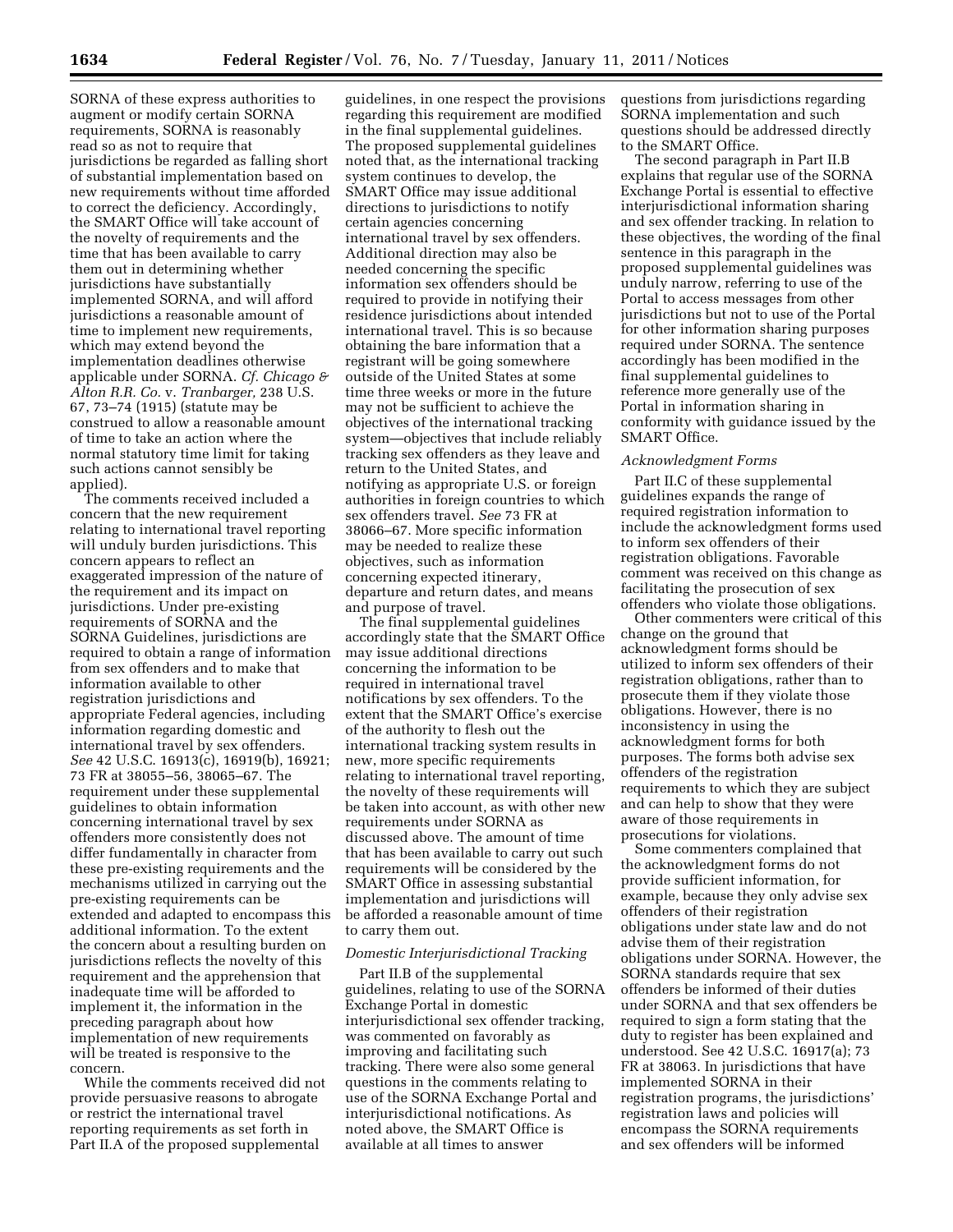concerning these requirements. In any event, regardless of what limitations there may be in the information currently provided in particular jurisdictions' acknowledgment forms, that does not weigh against requiring the inclusion of these forms in sex offenders' registration information. The forms do provide sex offenders with information concerning their registration obligations and may be useful in the prosecution of violations of those obligations by helping to establish that sex offenders were aware of the requirement to register.

#### *Ongoing Implementation Assurance*

Some comments objected to the requirements of Part III of the supplemental guidelines, relating to ''ongoing implementation assurance,'' on the ground that they would unduly burden jurisdictions and would inappropriately require the state administering agencies for the Byrne Justice Assistance Grant program to certify the state's SORNA implementation status, though these agencies are not generally responsible for sex offender registration matters. These comments reflect misunderstandings of this part of the supplemental guidelines. The supplemental guidelines state that Byrne grantees will need to establish that their systems continue to meet the SORNA standards in connection with the annual grant application process because such continuing compliance is a condition of full Byrne Grant eligibility in each program year. *See* 42 U.S.C. 16925. This does not mean that the state agencies responsible for Byrne Grant matters must verify the status of SORNA implementation. Rather, states (and other jurisdictions that apply for Byrne Grants) may obtain information concerning ongoing implementation from their agencies that generally deal with the SMART Office on SORNA implementation matters and include the information with their Byrne Grant applications.

The requirement appearing in Part III of the supplemental guidelines is not new in principle. SORNA was preceded by the original Federal law setting national standards for sex offender registration and notification, the Jacob Wetterling Crimes Against Children and Sexually Violent Offender Registration Act. The Attorney General's guidelines under the Wetterling Act similarly required an annual determination of continuing compliance with the national standards. *See, e.g.,* 64 FR 572, 587 (1999) (''After the reviewing authority has determined that a state is in compliance with the [Wetterling] Act,

the state will be required as part of the Byrne Formula Grant application process in subsequent program years to certify that the state remains in compliance with the Act.''). Given the connection to eligibility for full Byrne Grant funding under both Acts, annual determinations of continuing compliance are as necessary under SORNA as they were under the predecessor law, and in neither case should this requirement be unduly burdensome for jurisdictions.

#### *Retroactive Classes*

Many commenters approved of the change in Part IV of these supplemental guidelines. Part IV provides that it suffices for substantial implementation of SORNA, with respect to sex offenders reentering the justice system through subsequent (non-sex offense) criminal convictions, if registration of such offenders by jurisdictions is limited to cases in which the subsequent conviction is for a felony. However, some commenters proposed that the requirement to register sex offenders whose convictions predate SORNA or SORNA's implementation in particular jurisdictions should be further restricted or eliminated. The grounds urged for such further limitation included the following:

Some commenters argued that requiring sex offenders who reenter the justice system through subsequent (nonsex offense) criminal convictions to register discriminates against sex offenders because non-sex offenders who reenter the justice system through subsequent (non-sex offense) criminal convictions are not subject to such a requirement. However, differences in the treatment of different classes of offenders are not intrinsically unfair and such differences are not unconstitutionally discriminatory where there is a rational basis for the distinction. See *Chapman* v. *United States,* 500 U.S. 453, 465 (1991). Sex offender registration by its nature involves imposing certain requirements on sex offenders that are not applied to non-sex offenders. This is so regardless of whether registration requirements are imposed on sex offenders whose convictions occur after SORNA's enactment or its implementation or on sex offenders whose convictions occurred at earlier times.

Some commenters claimed that the remaining retroactivity requirements under SORNA would, absent further changes, have anomalous and unwarranted effects on juvenile delinquent sex offenders. For example, some comments asserted that juveniles adjudicated delinquent for sex offenses

committed when they were below the age of 14 will have to be registered if they have subsequent adult convictions for (non-sex offense) felonies, and some claimed that public notification will be required concerning persons qualifying as sex offenders on the basis of juvenile delinquency adjudications if they have subsequent adult convictions for (nonsex offense) felonies. These comments reflect misunderstandings of SORNA and its implementing guidelines. SORNA and the guidelines never require registration on the basis of juvenile delinquency adjudications except for adjudications for offenses comparable to aggravated sexual abuse (or related attempt or conspiracy) committed when the juvenile was at least 14 years old. Persons with juvenile adjudications not satisfying these criteria are not ''sex offenders'' as defined in SORNA and are not subject to SORNA's requirements at all. See 42 U.S.C. 16911(1), (8). Likewise, following the adoption of these supplemental guidelines, public disclosure or notification is never required under SORNA regarding persons whose predicate sex offense convictions are juvenile delinquency adjudications.

Some comments pointed in this connection to the decision in *United States* v. *Juvenile Male,* 590 F.3d 924 (9th Cir. 2010), which held that SORNA cannot constitutionally be applied to a sex offender on the basis of a Federal juvenile delinquency adjudication predating SORNA's enactment. However, *Juvenile Male* is not binding precedent for Federal courts outside of the Ninth Circuit and not binding precedent for state courts anywhere. Considered on its own terms, the decision has no bearing on SORNA's application to sex offenders with adult convictions. The Department of Justice has sought review of the *Juvenile Male*  decision by the U.S. Supreme Court and, as a result, further proceedings in the case are pending before the U.S. Supreme Court and the Montana Supreme Court. *See United States* v. *Juvenile Male,* 130 S.Ct. 2518 (2010). Considering the foregoing, there is no basis at this time for making changes in the implementing guidelines or rules for SORNA on the basis of the *Juvenile Male* decision.

Some commenters expressed the concern that the remaining retroactivity requirements under SORNA will unduly burden jurisdictions. However, under the SORNA Guidelines, it suffices for substantial implementation of SORNA if a jurisdiction registers sex offenders who remain in the justice system as prisoners, supervisees, or registrants, or who reenter the justice system through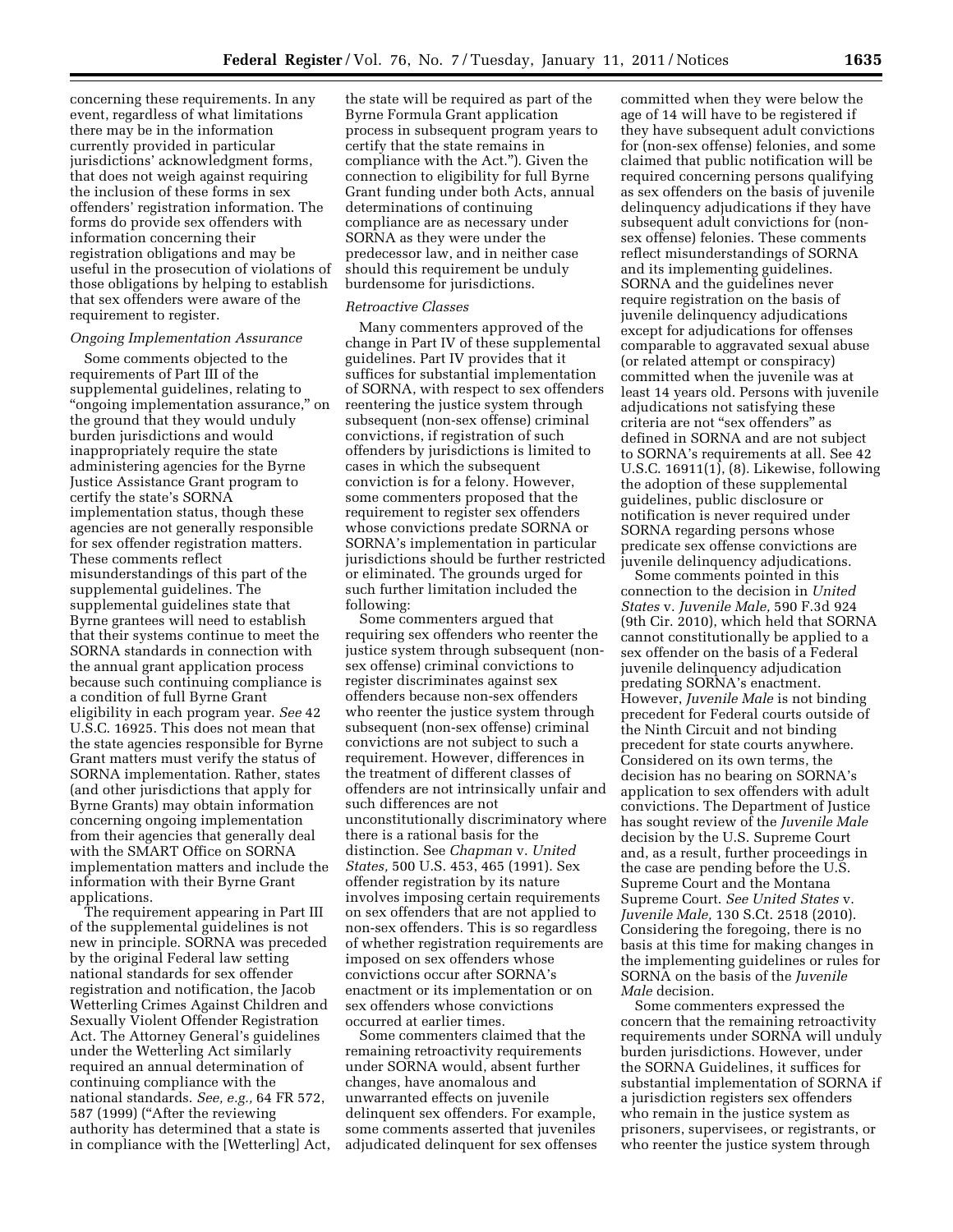a subsequent criminal conviction. The Guidelines note that such offenders are within the cognizance of the jurisdiction, and the jurisdiction will often have independent reasons to review their criminal histories for penal, correctional, or registration/notification purposes. See 73 FR at 38046. This point applies with greater force now that the covered class of ''reentrants'' who must be registered is limited to those with subsequent felony convictions, as provided in these supplemental guidelines.

Various other features of SORNA and the SORNA Guidelines limit any resulting burden on jurisdictions. Jurisdictions are not required to register sex offenders in the retroactive classes whose SORNA registration periods have already run, and jurisdictions may credit such sex offenders with the time that has elapsed from their release (or from sentencing in case of a nonincarcerative sentence) in determining what, if any, remaining registration time is required, even if they have never actually been registered. *See* 73 FR at 38035–36, 38046–47. Jurisdictions may rely on their normal methods and standards for obtaining and reviewing criminal history information, and on the information available in the records obtained by such means, in ascertaining SORNA registration requirements for sex offenders in the retroactive classes. This point applies both in determining whether such sex offenders need to be registered at all and in determining the sex offender's "tier" for SORNA purposes. *See* 73 FR at 38043, 38064. In relation to sex offenders in the retroactive classes, there is no requirement that jurisdictions make special efforts to obtain records or information that would not turn up through the normal type of criminal history searches they conduct.

In light of these considerations, the comments received do not persuasively establish that the public safety benefits of registering in conformity with SORNA sex offenders who remain in the justice system as prisoners, supervisees, or registrants, or who reenter through subsequent felony convictions, are outweighed by a resulting burden on jurisdictions.

#### *Newly Recognized Tribes*

A number of favorable comments were received about affording newly recognized Indian tribes the option of becoming SORNA registration jurisdictions, as provided in Part V of these supplemental guidelines.

Tribal commenters urged that additional matters under SORNA

affecting the tribes should be addressed, including particularly the possibility of involuntary delegation of tribal registration functions to the states pursuant to 42 U.S.C. 16927(a)(2)(C), which permits such delegation if the Attorney General determines that a tribal jurisdiction has not substantially implemented SORNA and is not likely to become capable of doing so within a reasonable amount of time. The comments urged that such involuntary delegations should occur only as an absolute last resort and through a transparent process. Comments submitted on behalf of state jurisdictions also expressed concern about the resulting burden on states if they were required to assume responsibility for tribal registration functions based on the failure of a tribe or tribes to substantially implement SORNA.

The Department of Justice and the SMART Office fully agree that involuntary delegation of tribal registration functions to the states should occur only as a last resort, if at all. The SORNA Guidelines state: ''The Department of Justice hopes and expects \* \* \* that the occurrence of such an involuntary delegation will never be necessary, given the strong interest of the tribes in effective registration and notification for sex offenders subject to their jurisdictions, and the priority that the SMART Office gives to working with all tribes and other jurisdictions to facilitate the implementation of SORNA's requirements in relation to tribal areas.'' 73 FR at 38039. This matter is not addressed in these supplemental guidelines because the Department did not solicit public comment about it in the proposed supplemental guidelines and further input from the affected jurisdictions would be desirable prior to any articulation of more detailed standards or procedures for such delegations.

Some additional tribal issues were raised in the comments, including the need for cooperative activities between the tribes that are not SORNA registration jurisdictions and the states in order to effect the registration of sex offenders within the jurisdiction of such tribes, and concern that law enforcement agencies in such tribes will not be adequately notified or informed concerning sex offenders in their territories. These issues were previously raised by tribal commenters in the public comments on the SORNA Guidelines and they are addressed at some length in those Guidelines. See 73 FR at 38039, 38049, 38060. The measures relating to these matters outlined in the Guidelines are integral

elements of SORNA's implementation in relation to tribal areas and the SMART Office will continue to work with all tribes and state jurisdictions to ensure that they are effectively carried out.

The Department of Justice and the SMART Office seek and welcome the counsel and views of Indian tribal governments and communities at all times and will continue to consult with them on SORNA implementation matters affecting the tribes in conformity with Executive Order 13175.

# **Supplemental Guidelines for Sex Offender Registration and Notification**

*Contents* 

- I. Public Notification
- A. Juvenile Delinquents
- B. Internet Identifiers
- II. Interjurisdictional Tracking and Information Sharing
	- A. International Travel
	- B. Domestic Interjurisdictional Tracking
- C. Acknowledgment Forms
- III. Ongoing Implementation Assurance
- IV. Retroactive Classes V. Newly Recognized Tribes
- 

# **I. Public Notification**

#### *A. Juvenile Delinquents*

SORNA includes as covered ''sex offender[s]'' juveniles at least 14 years old who are adjudicated delinquent for particularly serious sex offenses. *See* 42 U.S.C. 16911(1), (8). While the SORNA Guidelines endeavored to facilitate jurisdictions' compliance with this aspect of SORNA, *see* 73 FR at 38030, 38040–41, 38050, resistance by some jurisdictions to public disclosure of information about sex offenders in this class has continued to be one of the largest impediments to SORNA implementation.

Hence, the Attorney General is exercising his authority under 42 U.S.C. 16918(c)(4) to create additional discretionary exemptions from public Web site disclosure to allow jurisdictions to exempt from public Web site disclosure information concerning sex offenders required to register on the basis of juvenile delinquency adjudications. This change creates a new discretionary, not mandatory, exemption from public Web site disclosure. It does not limit the discretion of jurisdictions to include information concerning sex offenders required to register on the basis of juvenile delinquency adjudications on their public Web sites if they so wish.

The change regarding public Web site disclosure does not authorize treating sex offenders required to register on the basis of juvenile delinquency adjudications differently from sex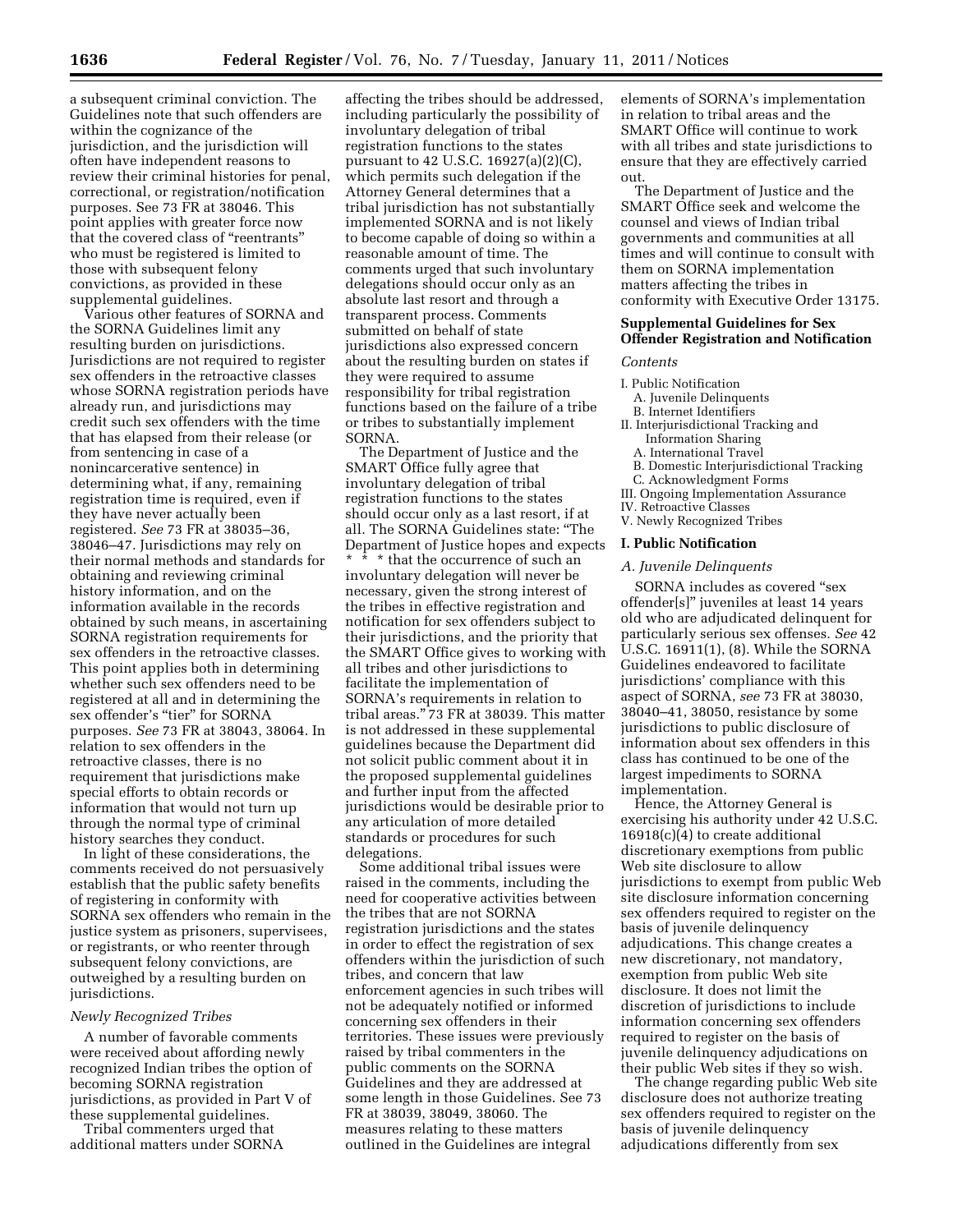offenders with adult convictions in other respects. Whether a case involves a juvenile delinquency adjudication in the category covered by SORNA or an adult conviction, SORNA's registration requirements remain applicable, *see* 42 U.S.C. 16913–16, as do the requirements to transmit or make available registration information to the national (non-public) databases of sex offender information, to law enforcement and supervision agencies, and to registration authorities in other jurisdictions, *see* 73 FR at 38060.

Jurisdictions are not required to provide registration information concerning sex offenders required to register on the basis of juvenile delinquency adjudications to the entities described in the SORNA Guidelines at 73 FR 38061, *i.e.,* certain school, public housing, social service, and volunteer entities, and other organizations, companies, or individuals who request notification. This reflects an exercise of the Attorney General's authority to create exceptions to required information disclosure under 42 U.S.C. 16921(b). Accordingly, if a jurisdiction decides not to include information on a juvenile delinquent sex offender on its public Web site, as is allowed by these supplemental guidelines, information on the sex offender does not have to be disclosed to these entities.

### *B. Internet Identifiers*

The KIDS Act, which was enacted in 2008, directed the Attorney General to utilize pre-existing legal authorities under SORNA to adopt certain measures relating to sex offenders' ''Internet identifiers,'' defined to mean e-mail addresses and other designations used for self-identification or routing in Internet communication or posting. The KIDS Act requires the Attorney General to (i) include appropriate Internet identifier information in the registration information sex offenders are required to provide, (ii) specify the time and manner for keeping that information current, (iii) exempt such information from public Web site posting, and (iv) ensure that procedures are in place to notify sex offenders of resulting obligations. *See* 42 U.S.C. 16915a.

The SORNA Guidelines incorporate requirements (i)–(ii) and (iv), as described above. *See* 73 FR at 38055 (Internet identifiers to be included in registration information), 38066 (reporting of changes in Internet identifiers), 38063–65 (notifying sex offenders of SORNA requirements). However, while the Guidelines discouraged the inclusion of sex offenders' Internet identifiers on the

public Web sites, they did not adopt a mandatory exclusion of this information from public Web site posting, which the KIDS Act now requires. *See* 42 U.S.C. 16915a(c); 73 FR at 38059–60.

The authority under 42 U.S.C. 16918(b)(4) to create additional mandatory exemptions from public Web site disclosure is accordingly exercised to exempt sex offenders' Internet identifiers from public Web site posting. This means that jurisdictions cannot, consistent with SORNA, include sex offenders' Internet identifiers (such as email addresses) in the sex offenders' public Web site postings or otherwise list or post sex offenders' Internet identifiers on the public sex offender Web sites.

This change does not limit jurisdictions' retention and use of sex offenders' Internet identifier information for purposes other than public disclosure, including submission of the information to the national (nonpublic) databases of sex offender information, sharing of the information with law enforcement and supervision agencies, and sharing of the information with registration authorities in other jurisdictions. *See* 73 FR at 38060. The change also does not limit the discretion of jurisdictions to include on their public Web sites functions by which members of the public can ascertain whether a specified e-mail address or other Internet identifier is reported as that of a registered sex offender, *see id.*  at 38059–60, or to disclose Internet identifier information to any one by means other than public Web site posting.

The exemption of sex offenders' Internet identifiers from public Web site disclosure does not override or limit the requirement that sex offenders' names, including any aliases, be included in their public Web site postings. *See* 73 FR at 38059. A sex offender's use of his name or an alias to identify himself or for other purposes in Internet communications or postings does not exempt the name or alias from public Web site disclosure.

### **II. Interjurisdictional Tracking and Information Sharing**

#### *A. International Travel*

Certain features of SORNA and the SORNA Guidelines require the Department of Justice, in conjunction with other Federal agencies, to develop reliable means for identifying and tracking sex offenders who enter or leave the United States. *See* 42 U.S.C. 16928; 73 FR at 38066–67. To that end, the Guidelines provide that sex offenders must be required to inform

their residence jurisdictions if they intend to commence residence, employment, or school attendance outside of the United States, and that jurisdictions that are so informed must notify the U.S. Marshals Service and update the sex offender's registration information in the national databases. *See* 73 FR at 38067. (Regarding the general requirement to provide registration information for inclusion in the National Sex Offender Registry and other appropriate databases at the national level, *see* 42 U.S.C. 16921(b)(1); 73 FR at 38060.) In addition, the Guidelines provide that sex offenders must be required to inform their residence jurisdictions about lodging at places away from their residences for seven days or more, regardless of whether that results from domestic or international travel. See 73 FR at 38056, 38066.

Since the issuance of the Guidelines, the SMART Office has continued to work with other agencies of the Department of Justice, the Department of Homeland Security, the Department of State, and the Department of Defense on the development of a system for consistently identifying and tracking sex offenders who engage in international travel. Although, as noted, the current Guidelines require reporting of international travel information in certain circumstances, the existing requirements are not sufficient to provide the information needed for tracking such travel consistently.

The authority under 42 U.S.C. 16914(a)(7) to expand the range of required registration information is accordingly exercised to provide that registrants must be required to inform their residence jurisdictions of intended travel outside of the United States at least 21 days in advance of such travel. Pursuant to 42 U.S.C. 16921(b), jurisdictions so informed must provide the international travel information to the U.S. Marshals Service, and must transmit or make available that information to national databases, law enforcement and supervision agencies, and other jurisdictions as provided in the Guidelines. *See* 73 FR at 38060. Jurisdictions need not disclose international travel information to the entities described in the SORNA Guidelines at 73 FR 38061—*i.e.,* certain school, public housing, social service, and volunteer entities, and other organizations, companies, or individuals who request notification. *See* 42 U.S.C. 16921(b). As the international tracking system continues to develop, the SMART Office may issue additional directions to jurisdictions to provide notification concerning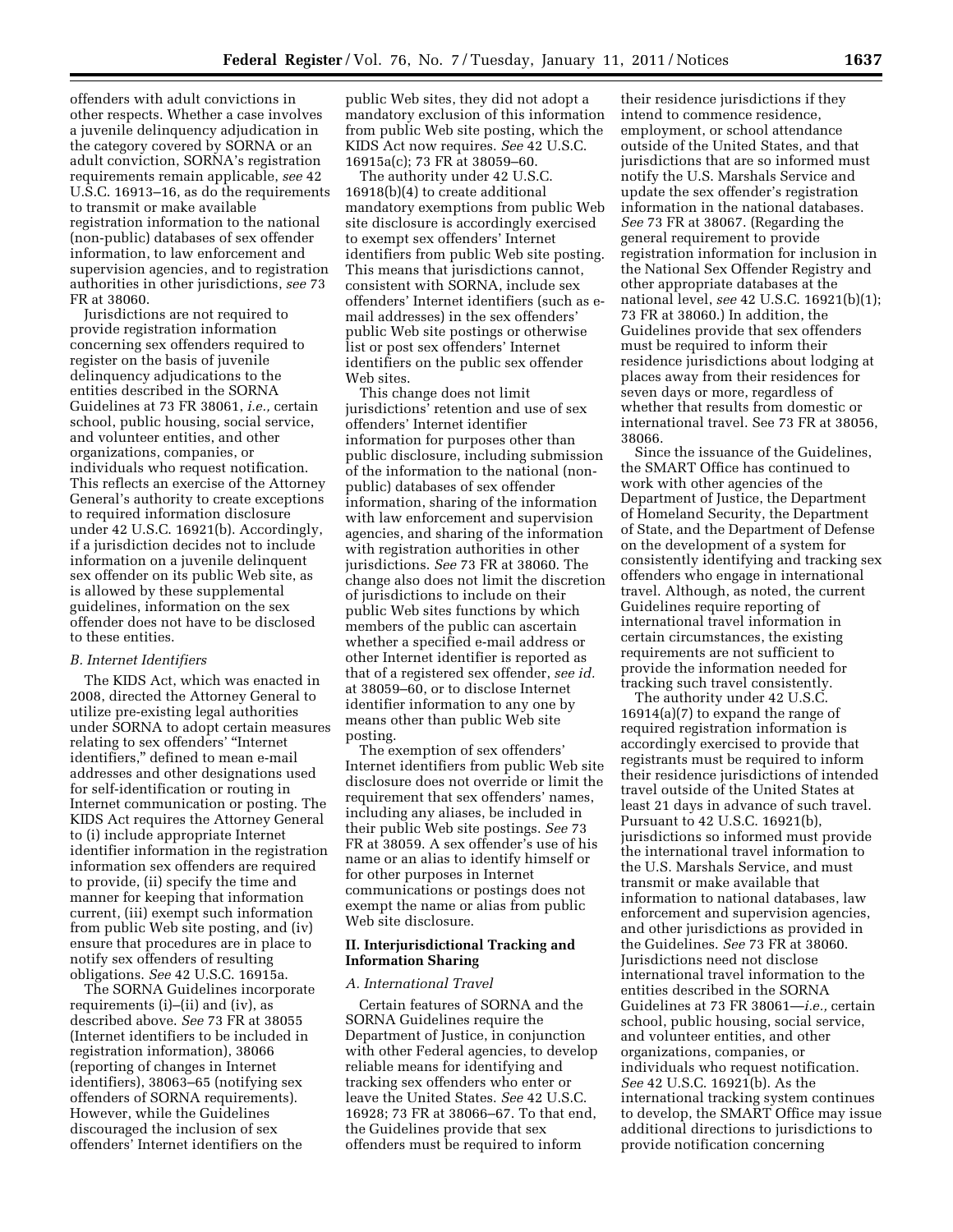international travel by sex offenders, such as notice to Interpol, or notice to Department of Defense agencies concerning sex offenders who may live on U.S. military bases abroad. Likewise, the SMART Office may issue additional directions to jurisdictions concerning the information to be required in sex offenders' reports of intended international travel, such as information concerning expected itinerary, departure and return dates, and means and purpose of travel.

While notice of international travel will generally be required as described above, it is recognized that requiring 21 days advance notice may occasionally be unnecessary or inappropriate. For example, a sex offender may need to travel abroad unexpectedly because of a family or work emergency. Or separate advance notice of intended international trips may be unworkable and pointlessly burdensome for a sex offender who lives in a northern border state and commutes to Canada for work on a daily basis. Jurisdictions that wish to accommodate such situations should include information about their policies or practices in this area in their submissions to the SMART Office and the SMART Office will determine whether they adequately serve SORNA's international tracking objectives.

# *B. Domestic Interjurisdictional Tracking*

SORNA and the SORNA Guidelines require interjurisdictional sharing of registration information in various contexts and SORNA directs the Attorney General, in consultation with the jurisdictions, to develop and support software facilitating the immediate exchange of information among jurisdictions. *See* 42 U.S.C. 16913(c), 16919(b), 16921(b)(3), 16923; 73 FR at 38047, 38062–68. The SMART Office accordingly has created and maintains the SORNA Exchange Portal, which enables the immediate exchange of information about registered sex offenders among the jurisdictions.

Regular use of this tool is essential to ensuring that information is reliably shared among jurisdictions and that interjurisdictional tracking of sex offenders occurs consistently and effectively as SORNA contemplates. For example, if a jurisdiction sends notice that a sex offender has reported an intention to change his residence to another jurisdiction, but the destination jurisdiction fails to access the notice promptly, the sex offender's failure to appear or register in the destination jurisdiction may go unnoticed or detection of the violation may be delayed. Accordingly, as a necessary part of SORNA implementation,

jurisdictions must use the SORNA Exchange Portal in their information sharing regarding sex offenders in conformity with any guidance issued by the SMART Office on use of the Portal.

Technological improvements may facilitate the creation of new tools that may eventually replace the existing SORNA Exchange Portal. If that occurs, the SMART Office may issue directions to jurisdictions concerning the use of these new tools that jurisdictions will need to follow to be approved as substantially implementing SORNA.

#### *C. Acknowledgment Forms*

SORNA provides that sex offenders are to be informed of their registration obligations and required to sign acknowledgments that this information has been provided upon their initial registration. *See* 42 U.S.C. 16917. Even before the enactment of SORNA, similar requirements were included in the predecessor national standards for sex offender registration and notification of the Jacob Wetterling Crimes Against Children and Sexually Violent Offender Registration Act (42 U.S.C.  $14071(b)(1)(A)$ , prior to its repeal by SORNA).

SORNA requires jurisdictions to provide criminal penalties for sex offenders who fail to comply with SORNA's requirements, *see* 42 U.S.C. 16913(e), and Federal criminal liability is authorized for sex offenders who knowingly fail to register or update a registration as required by SORNA under circumstances supporting Federal jurisdiction, see 18 U.S.C. 2250. Successful prosecution of sex offenders for registration violations under these provisions may require proof that they were aware of a requirement to register.

The acknowledgment forms signed by sex offenders regarding their registration obligations are likely to be the most consistently available and definitive proof of such knowledge. Including these forms in registration information will make them readily available in the jurisdictions in which sex offenders are initially registered, and will make them available to other jurisdictions pursuant to the provisions of SORNA and the Guidelines for transmission of registration information to other jurisdictions. See 42 U.S.C. 16921(b)(3); 73 FR at 38060.

The authority under 42 U.S.C. 16914(b)(8) to expand the range of required registration information is accordingly exercised to require that sex offenders' signed acknowledgment forms be included in their registration information. The existing Guidelines already provide that acknowledgment forms covering the SORNA

requirements are to be obtained from registrants as part of the SORNA implementation process and thereafter. *See* 73 FR at 38063–65. As with other forms of documentary registration information, the inclusion of these forms in registration information can be effected by scanning the forms and including the resulting electronic documents in the registry databases or by including links or information that provides access to other databases in which the signed acknowledgments are available in electronic form. *See* 73 FR at 38055.

#### **III. Ongoing Implementation Assurance**

The SORNA Guidelines explain that the SMART Office will determine whether jurisdictions have substantially implemented the SORNA requirements in their programs and that jurisdictions are to provide submissions to the SMART Office to facilitate this determination. *See* 42 U.S.C. 16924–25; 73 FR at 38047–48.

SORNA itself and the Guidelines assume throughout that jurisdictions must implement SORNA in practice, not just on paper, and the Guidelines provide many directions and suggestions for putting the SORNA standards into effect. *See, e.g.,* 42 U.S.C. 16911(9), 16912(a), 16913(c), 16914(b), 16917, 16918, 16921(b), 16922; 73 FR at 38059–61, 38063–70. The Department of Justice and the SMART Office are making available to jurisdictions a wide range of practical aids to SORNA implementation, including software and communication systems to facilitate the exchange of sex offender information among jurisdictions and other technology and documentary tools. *See*  42 U.S.C. 16923; 73 FR at 38031–32, 38047.

Hence, implementation of SORNA is not just a matter of adopting laws or rules that facially direct the performance of the measures required by SORNA. It entails actually carrying out those measures and, as noted, various forms of guidance and assistance have been provided to that end. Accordingly, in reviewing jurisdictions' requests for approval as having substantially implemented SORNA, the SMART Office will not be limited to facial examination of registration laws and policies, but rather will undertake such inquiry as is needed to ensure that jurisdictions are substantially implementing SORNA's requirements in practice. Jurisdictions can facilitate approval of their systems by including in their submissions to the SMART Office information concerning practical implementation measures and mechanisms, in addition to relevant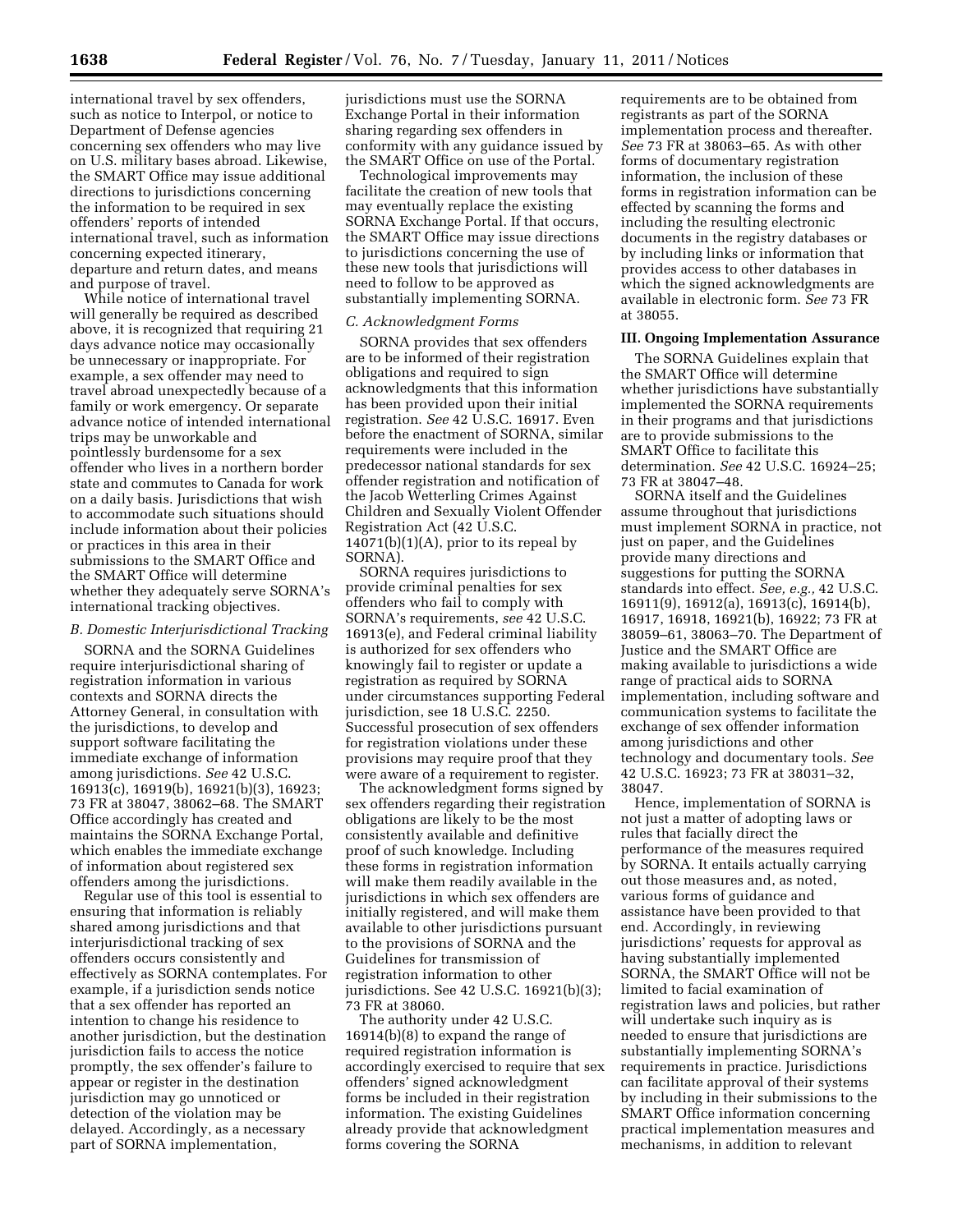laws and rules, such as policy and procedure manuals, description of infrastructure and technology resources, and information about personnel and budgetary measures relating to the operation of the jurisdiction's registration and notification system. The SMART Office may require jurisdictions to provide additional information, beyond that proffered in their submissions, as needed for a determination.

Jurisdictions that have substantially implemented SORNA have a continuing obligation to maintain their system's consistency with current SORNA standards. Those that are grantees under the Byrne Justice Assistance Grant program will be required in connection with the annual grant application process to establish that their systems continue to meet SORNA standards. This will entail providing information as directed by the SMART Office, in addition to the information otherwise included in Byrne Grant applications, so that the SMART Office can verify continuing implementation. Jurisdictions that do not apply for Byrne Grants will also be required to demonstrate periodically that their systems continue to meet SORNA standards as directed by the SMART Office, and to provide such information as the SMART Office may require to make this determination.

If a jurisdiction's Byrne Justice Assistance Grant funding is reduced because of non-implementation of SORNA, it may regain eligibility for full funding in later program years by substantially implementing SORNA in such later years. The SMART Office will continue to work with all jurisdictions to ensure substantial implementation of SORNA and verify that they continue to meet the requirements of SORNA on an ongoing basis.

## **IV. Retroactive Classes**

SORNA's requirements apply to all sex offenders, regardless of when they were convicted. *See* 28 CFR 72.3. However, the SORNA Guidelines state that it will be deemed sufficient for substantial implementation if jurisdictions register sex offenders with pre-SORNA or pre-SORNAimplementation sex offense convictions who remain in the system as prisoners, supervisees, or registrants, or who reenter the system through a subsequent criminal conviction. *See* 73 FR at 38035–36, 38043, 38046–47, 38063–64. This feature of the Guidelines reflects an assumption that it may not be possible for jurisdictions to identify and register all sex offenders who fall within the SORNA registration categories,

particularly where they have left the justice system and merged into the general population long ago, but that it will be feasible for jurisdictions to do so in relation to sex offenders who remain in the justice system or reenter it through a subsequent criminal conviction. *See* 73 FR at 38046.

Experience supports a qualification of this assumption in relation to sex offenders who have fully exited the justice system but later reenter it through a subsequent criminal conviction for a non-sex offense that is relatively minor in character. (Where the subsequent conviction is for a sex offense it independently requires registration under SORNA.) In many jurisdictions the volume of misdemeanor prosecutions is large and most such cases may need to be disposed of in a manner that leaves little time or opportunity for examining the defendant's criminal history and ascertaining whether it contains some past sex offense conviction that would entail a present registration requirement under SORNA. In contrast, where the subsequent offense is a serious crime, ordinary practice is likely to involve closer scrutiny of the defendant's past criminal conduct, and ascertaining whether it includes a prior conviction requiring registration under SORNA should not entail an onerous new burden on jurisdictions.

These supplemental guidelines accordingly are modifying the requirements for substantial implementation of SORNA in relation to sex offenders who have fully exited the justice system, i.e., those who are no longer prisoners, supervisees, or registrants. It will be sufficient if a jurisdiction registers such offenders who reenter the system through a subsequent criminal conviction in cases in which the subsequent criminal conviction is for a felony, i.e., for an offense for which the statutory maximum penalty exceeds a year of imprisonment. This allowance is limited to cases in which the subsequent conviction is for a non-sex offense. As noted above, a later conviction for a sex offense independently requires registration under SORNA, regardless of whether it is a felony or a misdemeanor.

This allowance only establishes the minimum required for substantial implementation of SORNA in this context. Jurisdictions remain free to look more broadly and to establish systems to identify and register sex offenders who reenter the justice system through misdemeanor convictions, or even those who do not reenter the system through later criminal

convictions but fall within the registration categories of SORNA or the jurisdiction's registration law.

# **V. Newly Recognized Tribes**

SORNA affords eligible federallyrecognized Indian tribes a one-year period, running from the date of SORNA's enactment on July 27, 2006, to elect whether to become SORNA registration jurisdictions or to delegate their registration functions to the states within which they are located. *See* 42 U.S.C. 16927(a)(1), (2)(B); 73 FR at 38049–50. In principle there is no reason why an Indian tribe that initially receives recognition by the Federal government following the enactment of SORNA should be treated differently for SORNA purposes from other federally recognized tribes. But if such a tribe is initially recognized more than a year after the enactment of SORNA, then the limitation period of § 16927 will have passed before the tribe became the kind of entity (a federally recognized tribe) that may be eligible to become a SORNA registration jurisdiction.

Where the normal starting point of a statutory time limit for taking an action cannot sensibly be applied to a certain entity, statutes have been construed in some circumstances to allow the entity a reasonable amount of time to take the action. *See Chicago & Alton R.R. Co.* v. *Tranbarger,* 238 U.S. 67, 73–74 (1915).

This principle will be applied to 42 U.S.C. 16927 to allow Indian tribes that receive Federal recognition following the enactment of SORNA a reasonable amount of time to elect whether to become SORNA registration jurisdictions as provided in that section, and to allow such tribes a reasonable amount of time for substantial implementation of SORNA if they elect to be SORNA registration jurisdictions. In assessing what constitutes a reasonable amount of time for these purposes, the Department of Justice will look to the amount of time SORNA generally affords for tribal elections and for jurisdictions' implementation of the SORNA requirements. Hence, a tribe receiving Federal recognition after SORNA's enactment that otherwise qualifies to make the election under § 16927(a) will be afforded a period of one year to make the election, running from the date of the tribe's recognition or the date of publication of these supplemental guidelines, whichever is later. Likewise, such a tribe will be afforded a period of three years for SORNA implementation, running from the same starting point, subject to up to two possible one-year extensions. *See*  42 U.S.C. 16924.